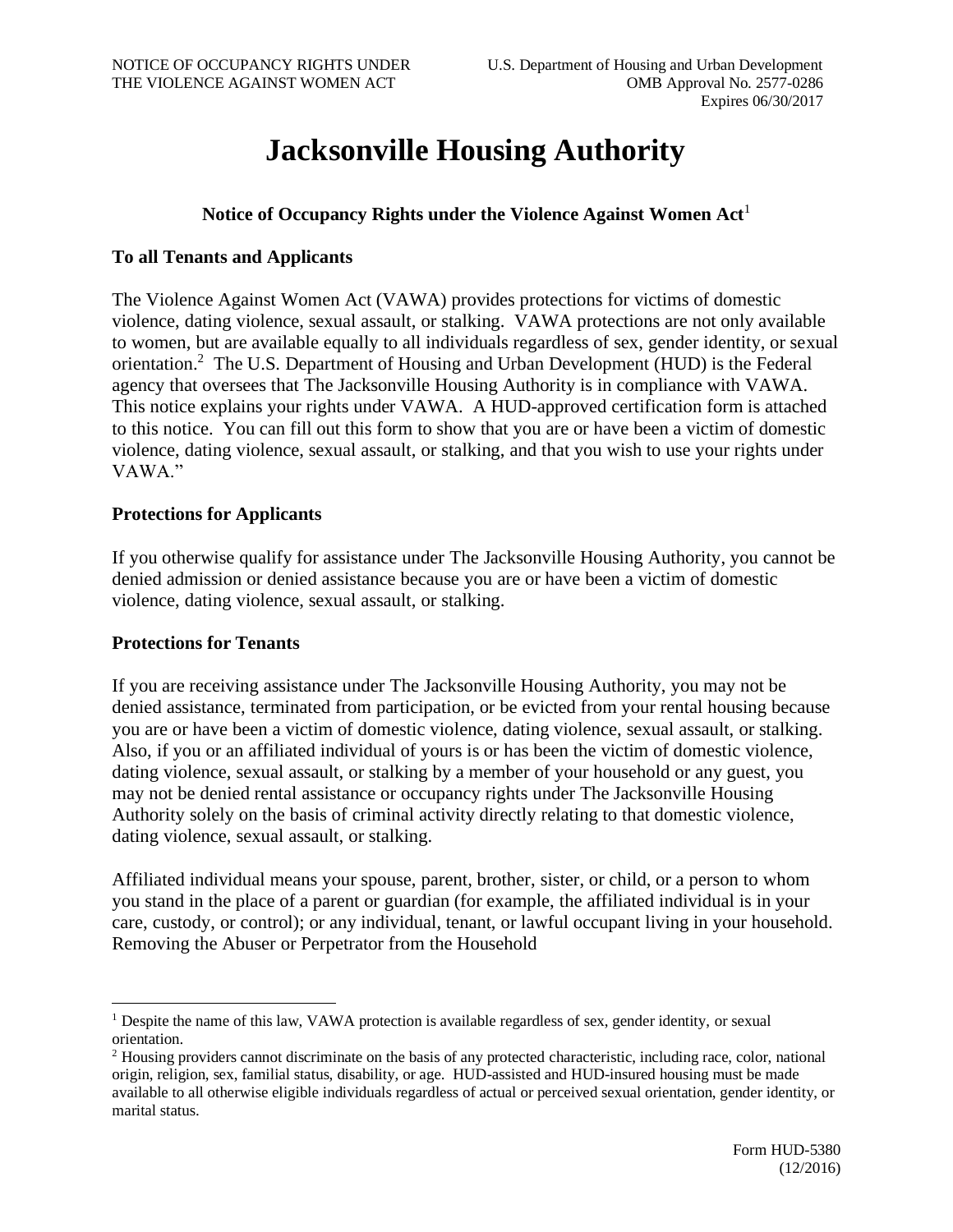The Jacksonville Housing Authority may divide (bifurcate) your lease in order to evict the individual or terminate the assistance of the individual who has engaged in criminal activity (the abuser or perpetrator) directly relating to domestic violence, dating violence, sexual assault, or stalking.

If The Jacksonville Housing Authority chooses to remove the abuser or perpetrator, The Jacksonville Housing Authority may not take away the rights of eligible tenants to the unit or otherwise punish the remaining tenants. If the evicted abuser or perpetrator was the sole tenant to have established eligibility for assistance under the program, The Jacksonville Housing Authority must allow the tenant who is or has been a victim and other household members to remain in the unit for a period of time, in order to establish eligibility under the program or under another HUD housing program covered by VAWA, or, find alternative housing.

In removing the abuser or perpetrator from the household, The Jacksonville Housing Authority must follow Federal, State, and local eviction procedures. In order to divide a lease, The Jacksonville Housing Authority may, but is not required to, ask you for documentation or certification of the incidences of domestic violence, dating violence, sexual assault, or stalking.

## **Moving to Another Unit**

Upon your request, The Jacksonville Housing Authority may permit you to move to another unit, subject to the availability of other units, and still keep your assistance. In order to approve a request, The Jacksonville Housing Authority may ask you to provide documentation that you are requesting to move because of an incidence of domestic violence, dating violence, sexual assault, or stalking. If the request is a request for emergency transfer, the housing provider may ask you to submit a written request or fill out a form where you certify that you meet the criteria for an emergency transfer under VAWA. The criteria are:

(1) You are a victim of domestic violence, dating violence, sexual assault, or stalking. If your housing provider does not already have documentation that you are a victim of domestic violence, dating violence, sexual assault, or stalking, your housing provider may ask you for such documentation, as described in the documentation section below.

(2) You expressly request the emergency transfer. Your housing provider may choose to require that you submit a form, or may accept another written or oral request.

(3) You reasonably believe you are threatened with imminent harm from further violence if you remain in your current unit. This means you have a reason to fear that if you do not receive a transfer you would suffer violence in the very near future. OR

You are a victim of sexual assault and the assault occurred on the premises during the 90 calendar-day period before you request a transfer. If you are a victim of sexual assault, then in addition to qualifying for an emergency transfer because you reasonably believe you are threatened with imminent harm from further violence if you remain in your unit, you may qualify for an emergency transfer if the sexual assault occurred on the premises of the property from which you are seeking your transfer, and that assault happened within the 90-calendar-day period before you expressly request the transfer.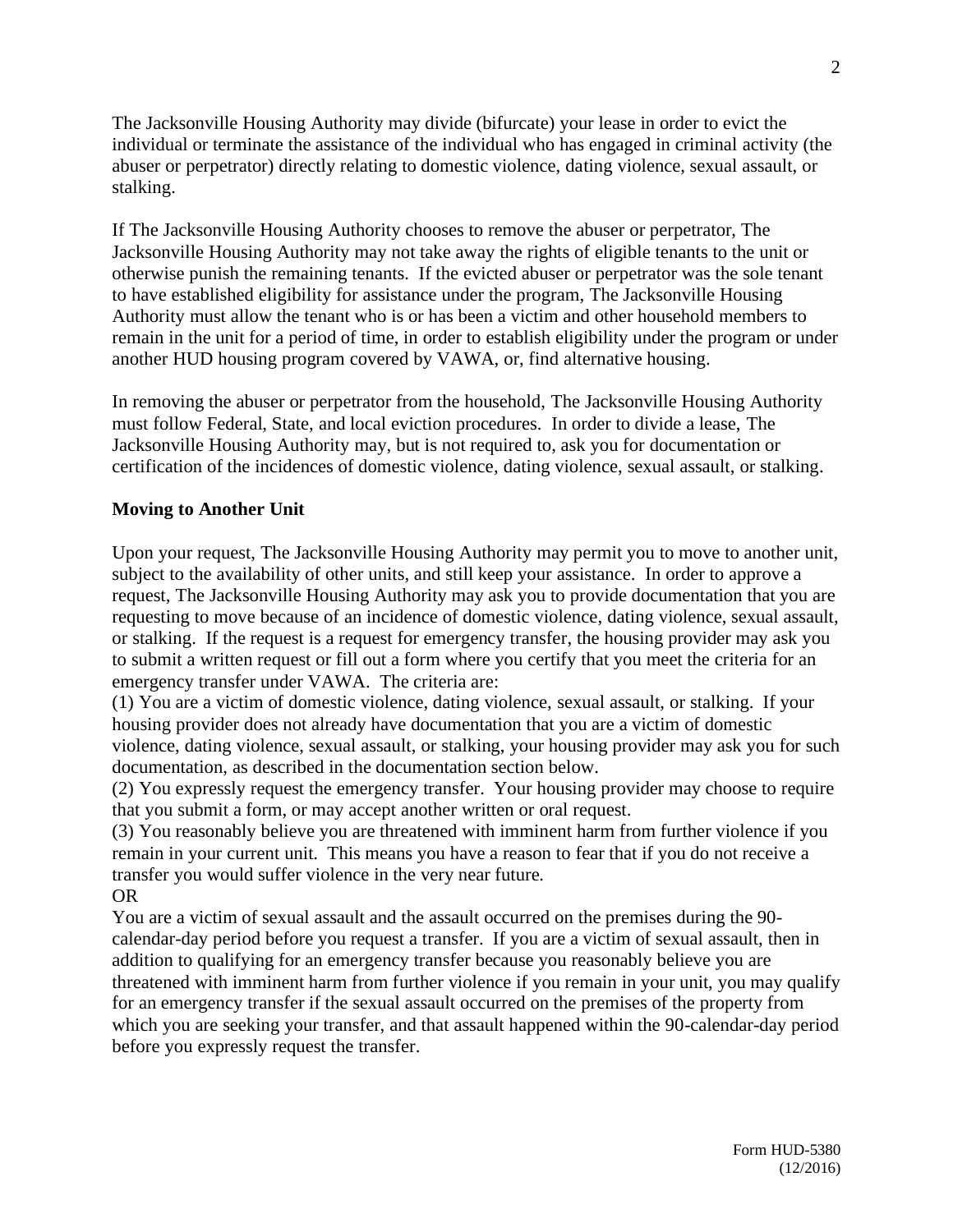The Jacksonville Housing Authority will keep confidential requests for emergency transfers by victims of domestic violence, dating violence, sexual assault, or stalking, and the location of any move by such victims and their families.

The Jacksonville Housing Authority emergency transfer plan provides further information on emergency transfers, and The Jacksonville Housing Authority must make a copy of its emergency transfer plan available to you if you ask to see it.

# **Documenting You Are or Have Been a Victim of Domestic Violence, Dating Violence, Sexual Assault or Stalking**

The Jacksonville Housing Authority can, but is not required to, ask you to provide documentation to "certify" that you are or have been a victim of domestic violence, dating violence, sexual assault, or stalking. Such request from The Jacksonville Housing Authority must be in writing, and The Jacksonville Housing Authority must give you at least 14 business days (Saturdays, Sundays, and Federal holidays do not count) from the day you receive the request to provide the documentation. The Jacksonville Housing Authority may, but does not have to, extend the deadline for the submission of documentation upon your request. You can provide one of the following to The Jacksonville Housing Authority as documentation. It is your choice which of the following to submit if The Jacksonville Housing Authority asks you to provide documentation that you are or have been a victim of domestic violence, dating violence, sexual assault, or stalking.

- A complete HUD-approved certification form given to you by The Jacksonville Housing Authority with this notice, that documents an incident of domestic violence, dating violence, sexual assault, or stalking. The form will ask for your name, the date, time, and location of the incident of domestic violence, dating violence, sexual assault, or stalking, and a description of the incident. The certification form provides for including the name of the abuser or perpetrator if the name of the abuser or perpetrator is known and is safe to provide.
- A record of a Federal, State, tribal, territorial, or local law enforcement agency, court, or administrative agency that documents the incident of domestic violence, dating violence, sexual assault, or stalking. Examples of such records include police reports, protective orders, and restraining orders, among others.
- A statement, which you must sign, along with the signature of an employee, agent, or volunteer of a victim service provider, an attorney, a medical professional or a mental health professional (collectively, "professional") from whom you sought assistance in addressing domestic violence, dating violence, sexual assault, or stalking, or the effects of abuse, and with the professional selected by you attesting under penalty of perjury that he or she believes that the incident or incidents of domestic violence, dating violence, sexual assault, or stalking are grounds for protection.
- Any other statement or evidence that The Jacksonville Housing Authority has agreed to accept.

If you fail or refuse to provide one of these documents within the 14 business days, The Jacksonville Housing Authority does not have to provide you with the protections contained in this notice.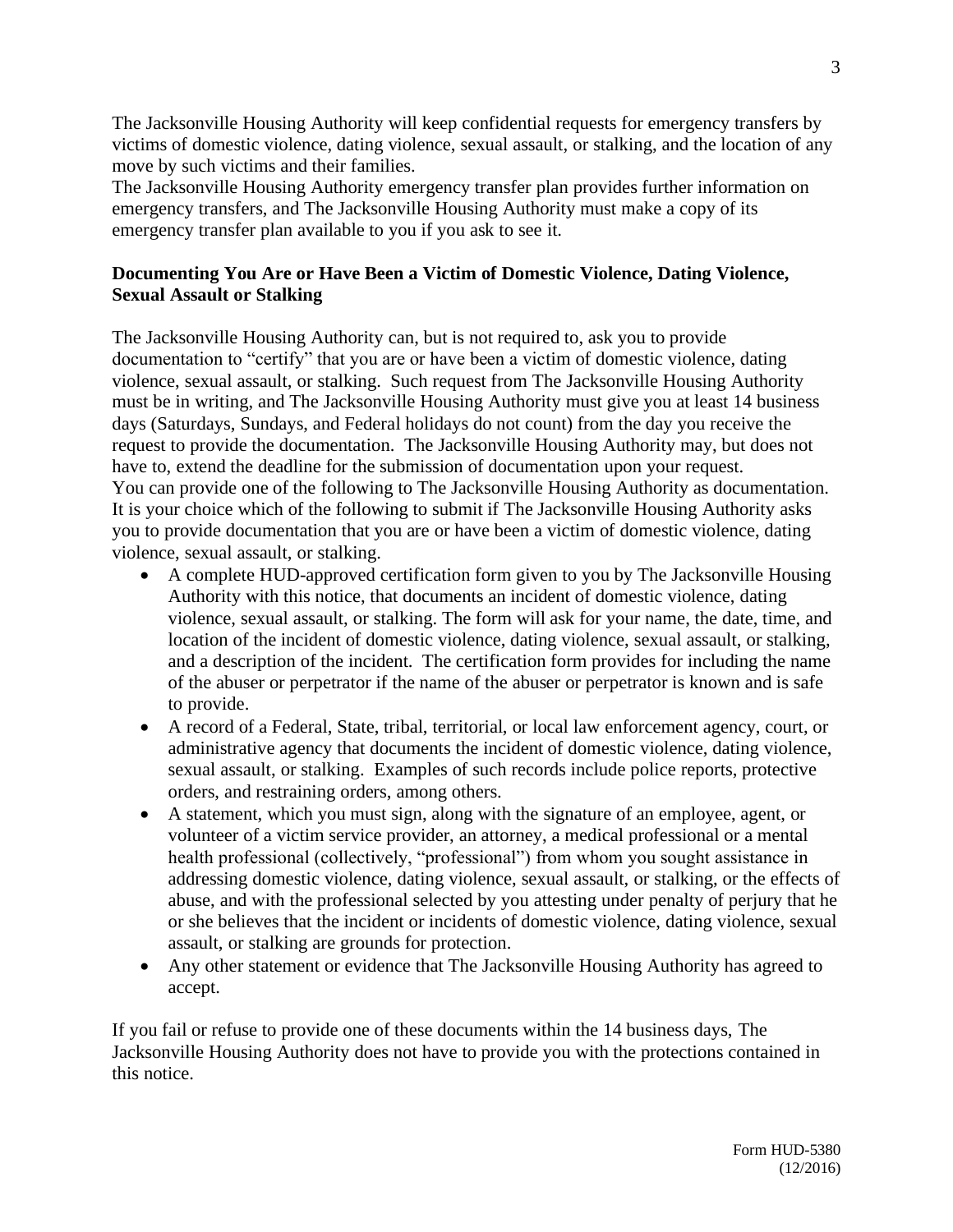If The Jacksonville Housing Authority receives conflicting evidence that an incident of domestic violence, dating violence, sexual assault, or stalking has been committed (such as certification forms from two or more members of a household each claiming to be a victim and naming one or more of the other petitioning household members as the abuser or perpetrator), The Jacksonville Housing Authority has the right to request that you provide third-party documentation within thirty 30 calendar days in order to resolve the conflict. If you fail or refuse to provide third-party documentation where there is conflicting evidence, The Jacksonville Housing Authority does not have to provide you with the protections contained in this notice.

# **Confidentiality**

The Jacksonville Housing Authority must keep confidential any information you provide related to the exercise of your rights under VAWA, including the fact that you are exercising your rights under VAWA.

The Jacksonville Housing Authority must not allow any individual administering assistance or other services on behalf of The Jacksonville Housing Authority (for example, employees and contractors) to have access to confidential information unless for reasons that specifically call for these individuals to have access to this information under applicable Federal, State, or local law. The Jacksonville Housing Authority must not enter your information into any shared database or disclose your information to any other entity or individual. The Jacksonville Housing Authority, however, may disclose the information provided if:

- You give written permission to The Jacksonville Housing Authority to release the information on a time limited basis.
- The Jacksonville Housing Authority needs to use the information in an eviction or termination proceeding, such as to evict your abuser or perpetrator or terminate your abuser or perpetrator from assistance under this program.
- A law requires The Jacksonville Housing Authority or your landlord to release the information.

VAWA does not limit The Jacksonville Housing Authority duty to honor court orders about access to or control of the property. This includes orders issued to protect a victim and orders dividing property among household members in cases where a family breaks up. Reasons a Tenant Eligible for Occupancy Rights under VAWA May Be Evicted or Assistance May Be Terminated

You can be evicted and your assistance can be terminated for serious or repeated lease violations that are not related to domestic violence, dating violence, sexual assault, or stalking committed against you. However, The Jacksonville Housing Authority cannot hold tenants who have been victims of domestic violence, dating violence, sexual assault, or stalking to a more demanding set of rules than it applies to tenants who have not been victims of domestic violence, dating violence, sexual assault, or stalking.

The protections described in this notice might not apply, and you could be evicted and your assistance terminated, if The Jacksonville Housing Authority can demonstrate that not evicting you or terminating your assistance would present a real physical danger that:

1) Would occur within an immediate time frame, and